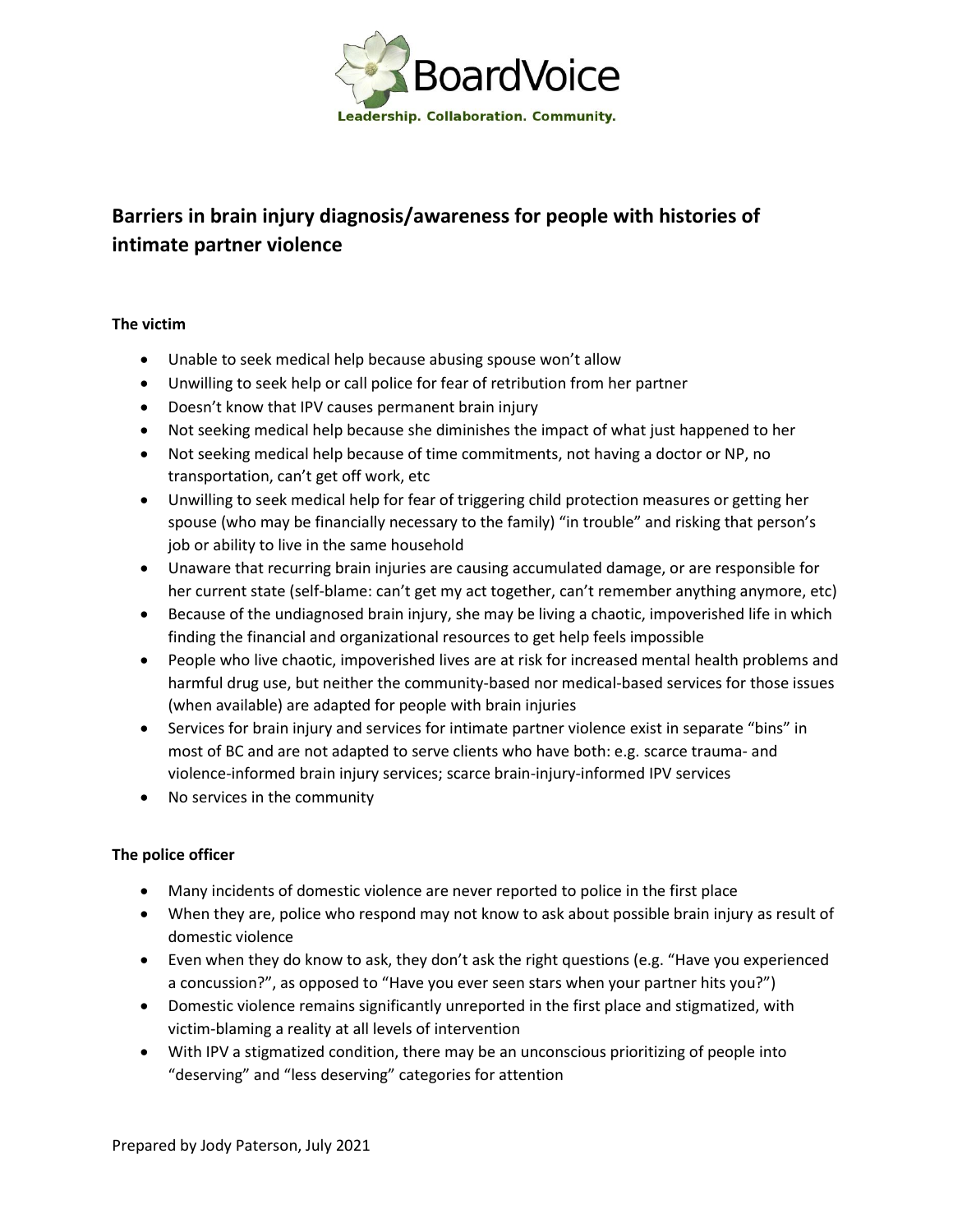Doesn't see their role as following up/supporting someone who may have experienced a brain injury

## **Community social service worker**

- Doesn't know to ask about possible brain injury
- Even when they do know to ask, they may not be asking the right questions (e.g. "Have you experienced a concussion?", as opposed to "Have you ever seen stars when your partner hits you?" or "Does your partner strangle you?" as opposed to "Has he ever put his hands around your neck and squeezed to the point that you couldn't breathe?"
- Doesn't know signs/symptoms of brain injury and so ascribes behaviour of person to other factors – unorganized, doesn't care, forgetful, on drugs/medication, etc
- Doesn't know how best to proceed even when brain injury is suspected
- Victim minimizes impact of her injury to the worker in order to not trigger child protection measures, put her housing situation at risk, or lose services
- Worker is not able to advocate for the woman to a medical professional because woman doesn't have a doctor and relies on walk-in clinics
- Scarce services available even when worker is clear that a brain injury has occurred, and supports are "siloed" – e.g. transition houses are not equipped/trained for women with brain injury; brain injury services are not equipped/trained for trauma-based injuries

## **The emergency room visit**

- Triage nature of emergency rooms means victim's "mild" symptoms may not be taken seriously or will lead to very long waits as other people are deemed to be in more critical need – increasing the woman's reluctance to go to emergency the next time
- Nature of injury not disclosed by victim, or if it's a repeat injury, previous history of injury is not revealed
- Even when they do know to ask, they don't ask the right questions (e.g. "Have you experienced a concussion?", as opposed to "Have you ever seen stars when your partner hits you?")
- Attending physician and emergency room personnel have no familiarity with the link between IPV and BI and attend only to superficial symptoms
- Attending physician and emergency room personnel do not ask questions to ascertain whether there's a history of IPV and thus the possibility that this is one of many brain injuries and its seriousness needs to be viewed in the context of repeat injury/impact
- No services or support staff to refer the victim to even when brain injury is suspected

## **The doctor**

- Does not know to consider brain injury after report of abuse
- Patient covers up that the injury was from domestic abuse, which hides the fact that the injury could be a repeat injury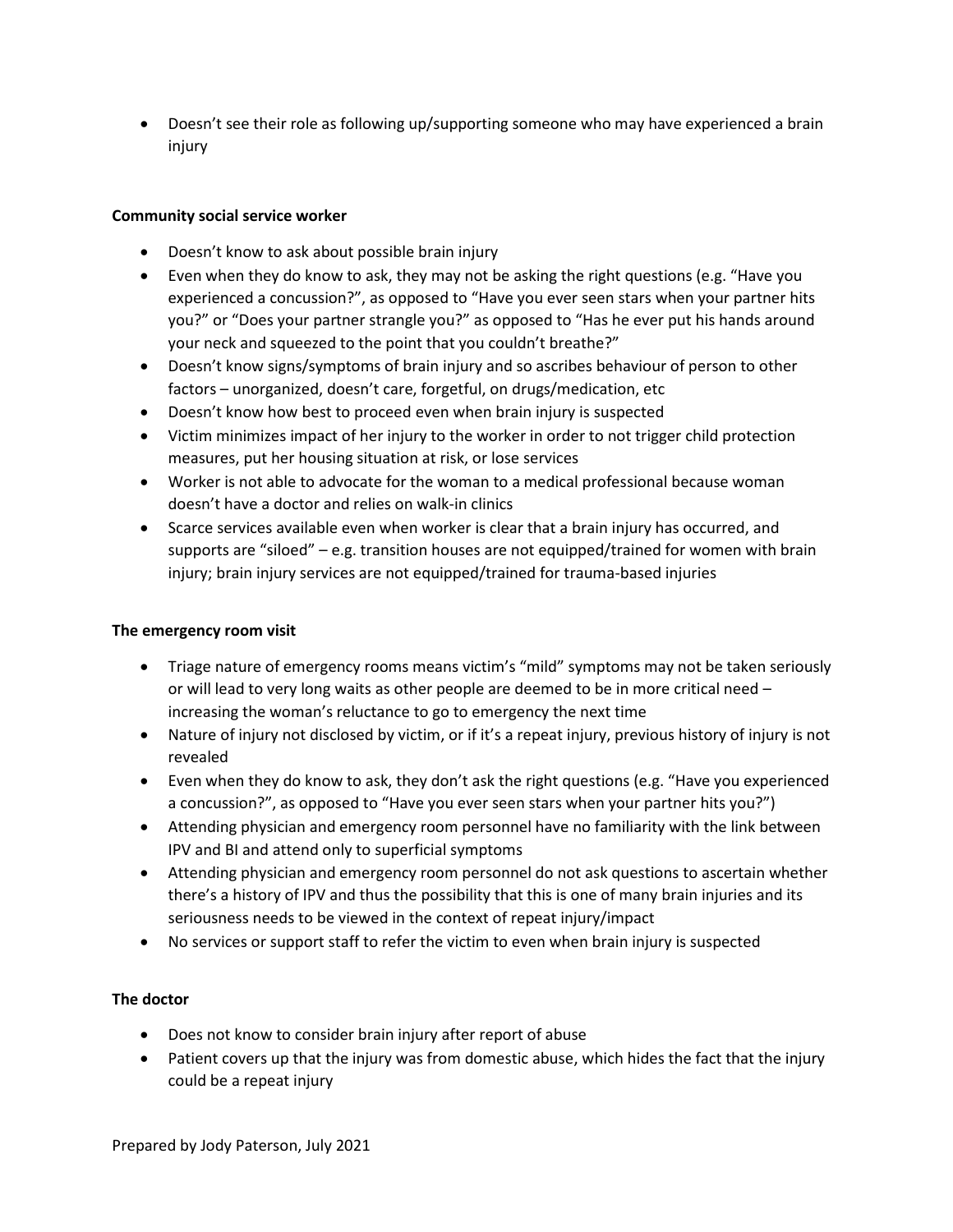- With IPV a stigmatized condition, there could be an unconscious prioritizing of people into "deserving" and "less deserving" categories for attention
- Even when the doctor does know to ask, they don't ask the right questions (e.g. "Have you experienced a concussion?", as opposed to "Have you ever seen stars when your partner hits you?")
- MRI wait the time it takes from when a doctor approves you to go to a specialist can be many months, during which time the woman may lose heart, lose track, or sustain other brain injuries
- No familiarity with community support options or who to refer woman to for additional support
- Factors in the wait are variable and wildly different depending on region of BC:
	- $\circ$  a patient's priority is determined by a patient's medical status;
	- $\circ$  the specialist your physician refers you to may have longer wait times because they receive more referrals from family physicians or share operating time in a hospital with a greater demand for operating room resources, or perform fewer procedures or choose to work fewer hours in a period of time;
	- o the capacity of hospitals or regions to do the procedure;
	- o how fast your community and region are growing; and,
	- o how busy specialists are overall in your community.
- Services for brain injury and services for intimate partner violence exist in separate "bins" in most of BC and are not adapted to serve clients who have both: e.g. scarce trauma- and violence-informed brain injury services; scarce brain-injury-informed IPV services

# **The specialist**

- A specialist's training is the opposite of "multi-disciplinary" and they are not trained to take a holistic approach when assessing the person
- The nature of brain injury impact can make it more challenging for a victim without support to manage the many steps and long delays in seeing a specialist
- With IPV a stigmatized condition, there could be an unconscious prioritizing of people into "deserving" and "less deserving" categories for attention
- There's a significant wait time to get an MRI even once the specialist makes the referral. Half of people in BC referred by a specialist will wait 2 months or more after their specialist appointment to get their MRI
- Some communities don't even have specialists or MRI equipment, entailing extensive travel out of the victim's region and increasing her difficulty in following through
- Privatized MRI clinics are available but charge \$1000 a scan and are not an option for people with low incomes

# **The courts and justice system**

- Don't know correlation between IPV and brain injury
- Woman's past criminal history clouds what just happened to her: Victim-blaming
- Problematic behaviours that result in bail breaches are attributed to wilful behaviour rather than brain injury